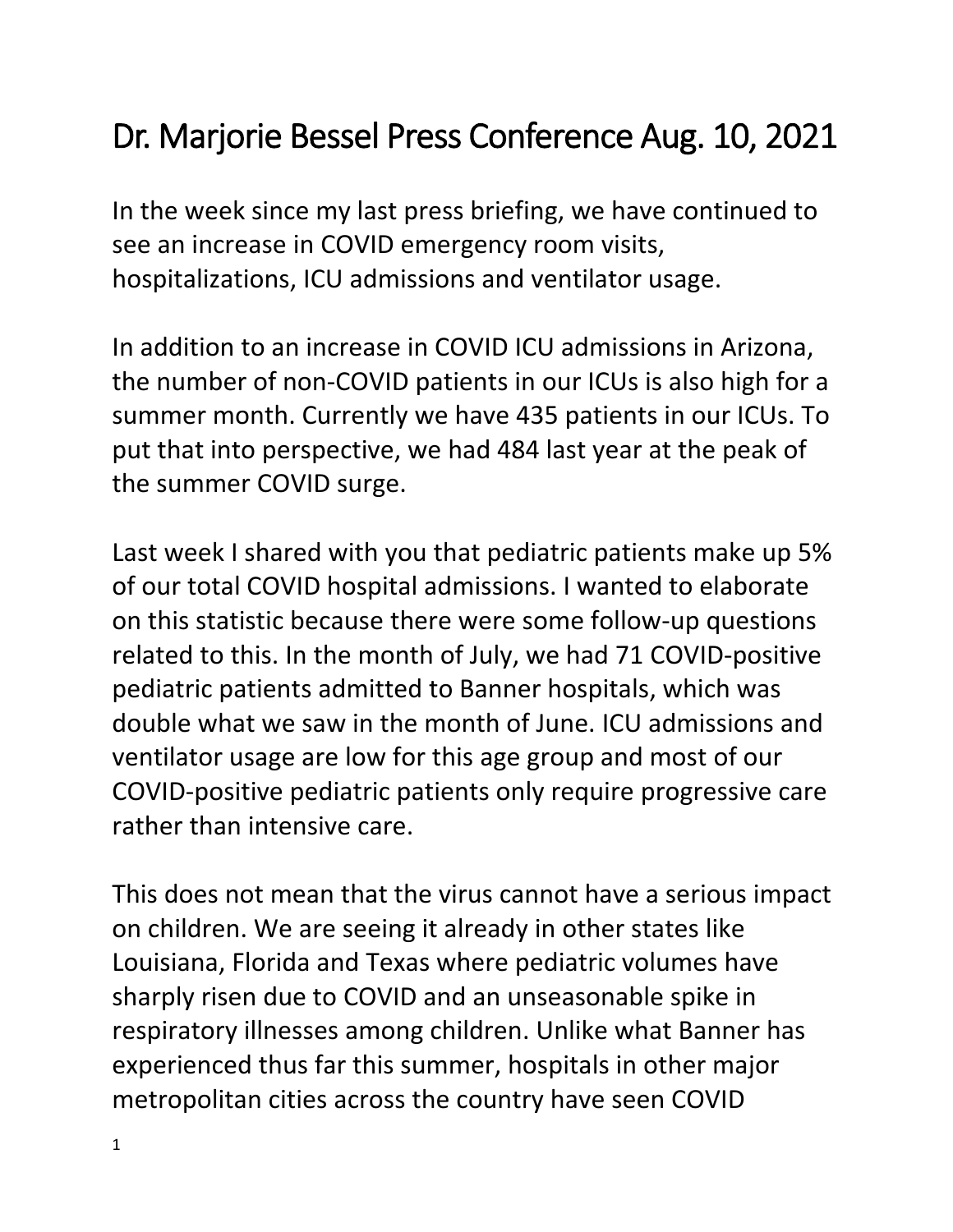pediatric ICU admissions and ventilator usage increase dramatically this past month.

I know that many of you are concerned about kids going back to school. I want to stress that there are several steps that we can all take to keep kids safe in school. First, get vaccinated, and vaccinate your children if they are 12 years of age or older. The more of us who get vaccinated, the more we protect those who are too young to get vaccinated. If your child will participate in in-person learning this year, have them mask up in school. And finally, do not send your children to school if they are sick.

As with prior COVID surges, staffing will continue to be a top priority as we prepare for an increase in COVID hospitalizations as well as other seasonal illnesses like the flu, which will likely be much more of a factor this year due to the easing of mitigation measures like masking, which helped to suppress influenza last year. In addition to jobs that we have posted for our core staff, we are also hiring travel nurses to begin assignments this fall.

Before I open for questions, I would like to ask those of you in the community who have not yet received your COVID vaccine to do so as soon as possible. You can make a profound impact this surge by getting vaccinated. By doing so you will protect yourself as well as those around you from serious illness and death.